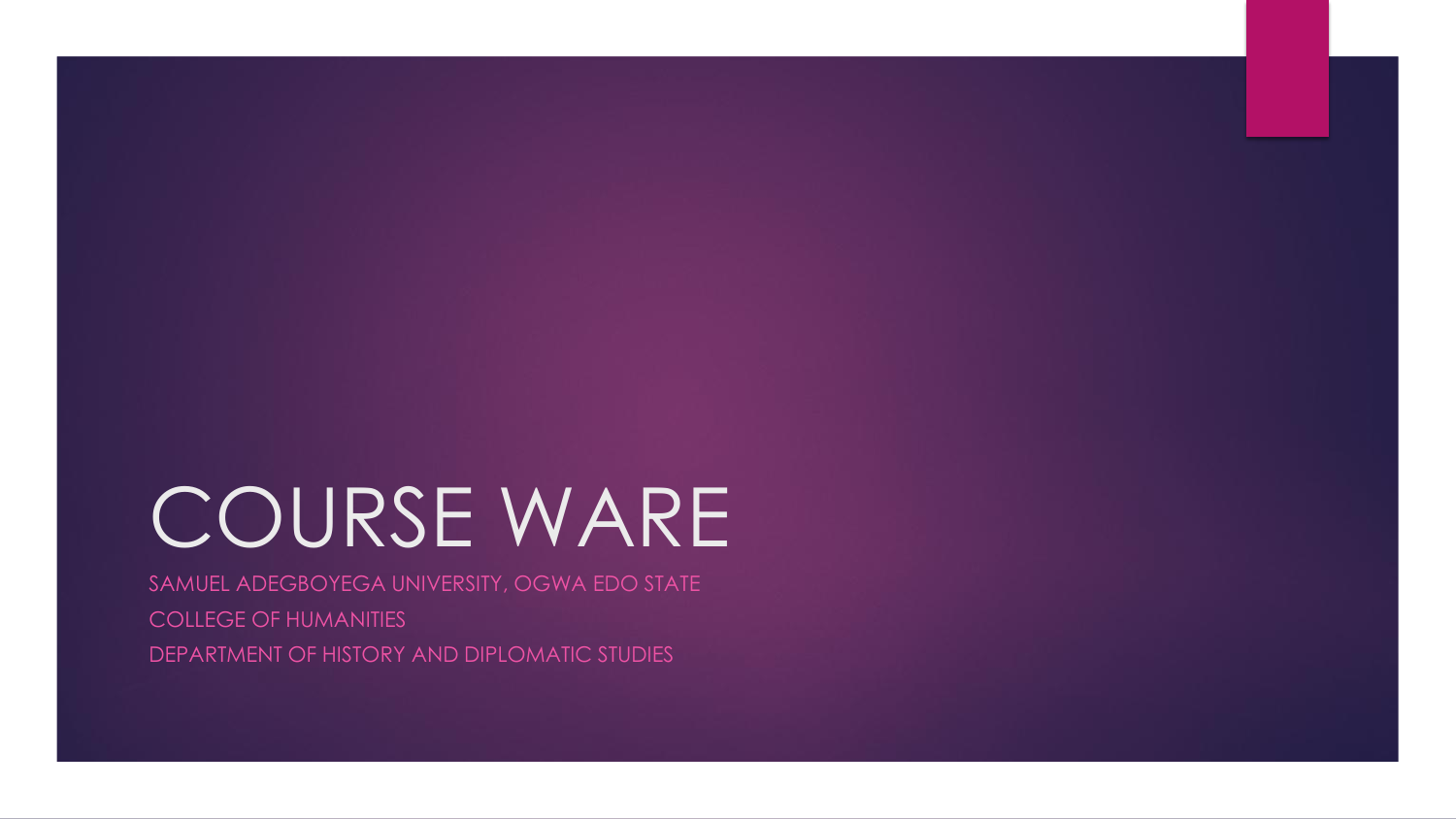## COURSE CODE: HDS 329

#### COURSE TITLE: INTRODUCTION TO CONTEMPORARY STRATEGIC STUDIES

UNIT: 3 UNITS

SESSION: 2017/2018

SEMESTER: SECOND

PRE-REQUISITE: HDS226 (INTRODUCTION TO BARGAINING AND COMFLICT RESOLUTION

LECTURER NAME: Dr. Felix. E.Oghi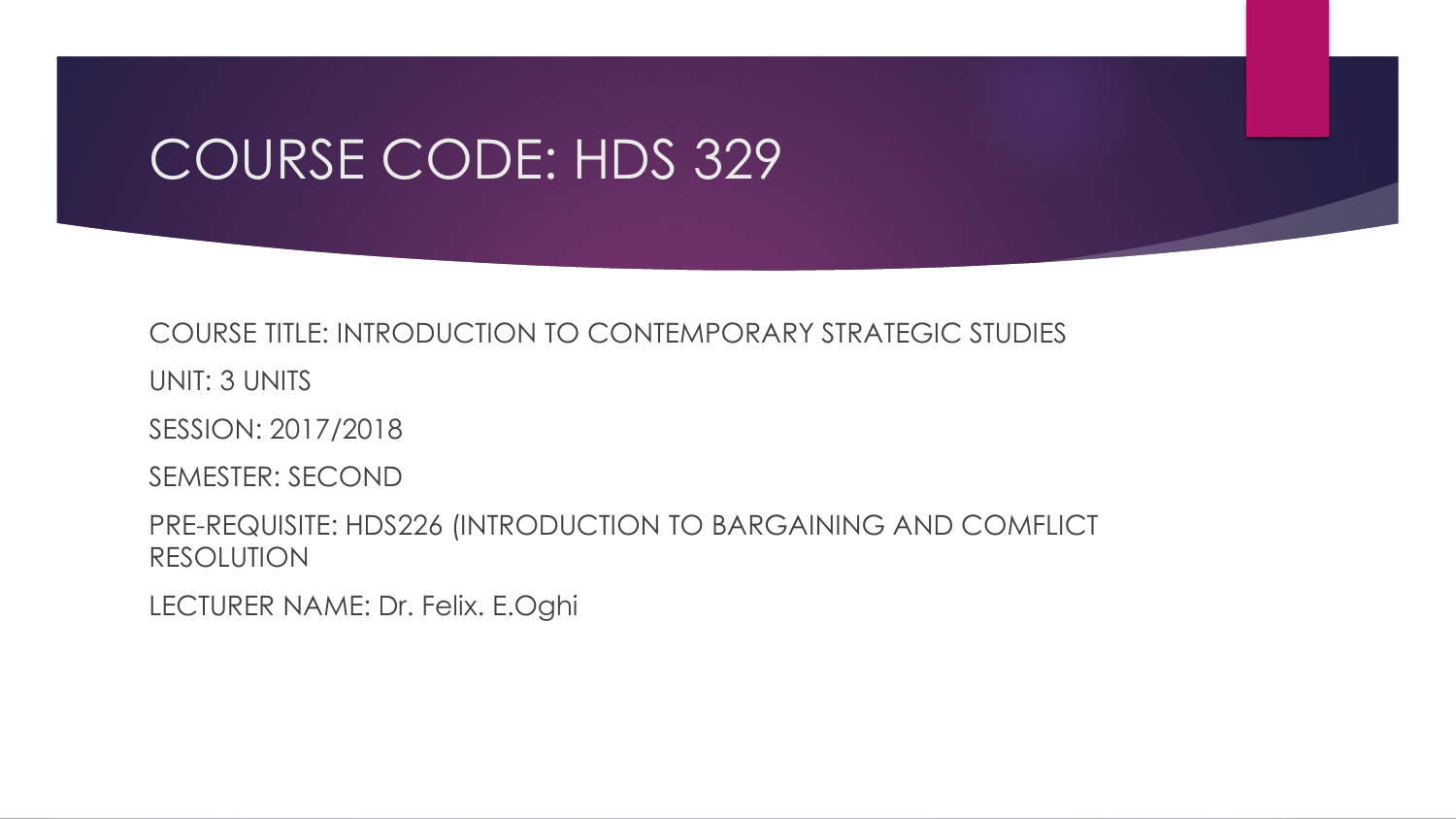INTRODUCTION/OVERVIEW:the course begins with an explanation of the nature of strategic studies, its meaning and assumptions that underly contemporary strategic thought. The course further discusses the evolution of strategic thinking against the background of the historical circumstances which acted as their determinants.

OBJECTIVES: At the end of the course, students should be able to:

- Understand the meaning of strategic studies and how it evolved;
- State the factors that influenced the evolution of strategic thinking;
- Identify and explain the roles which personalities played in the emergence of the discipline;
- State the relevance of strategic studies to National cohesion.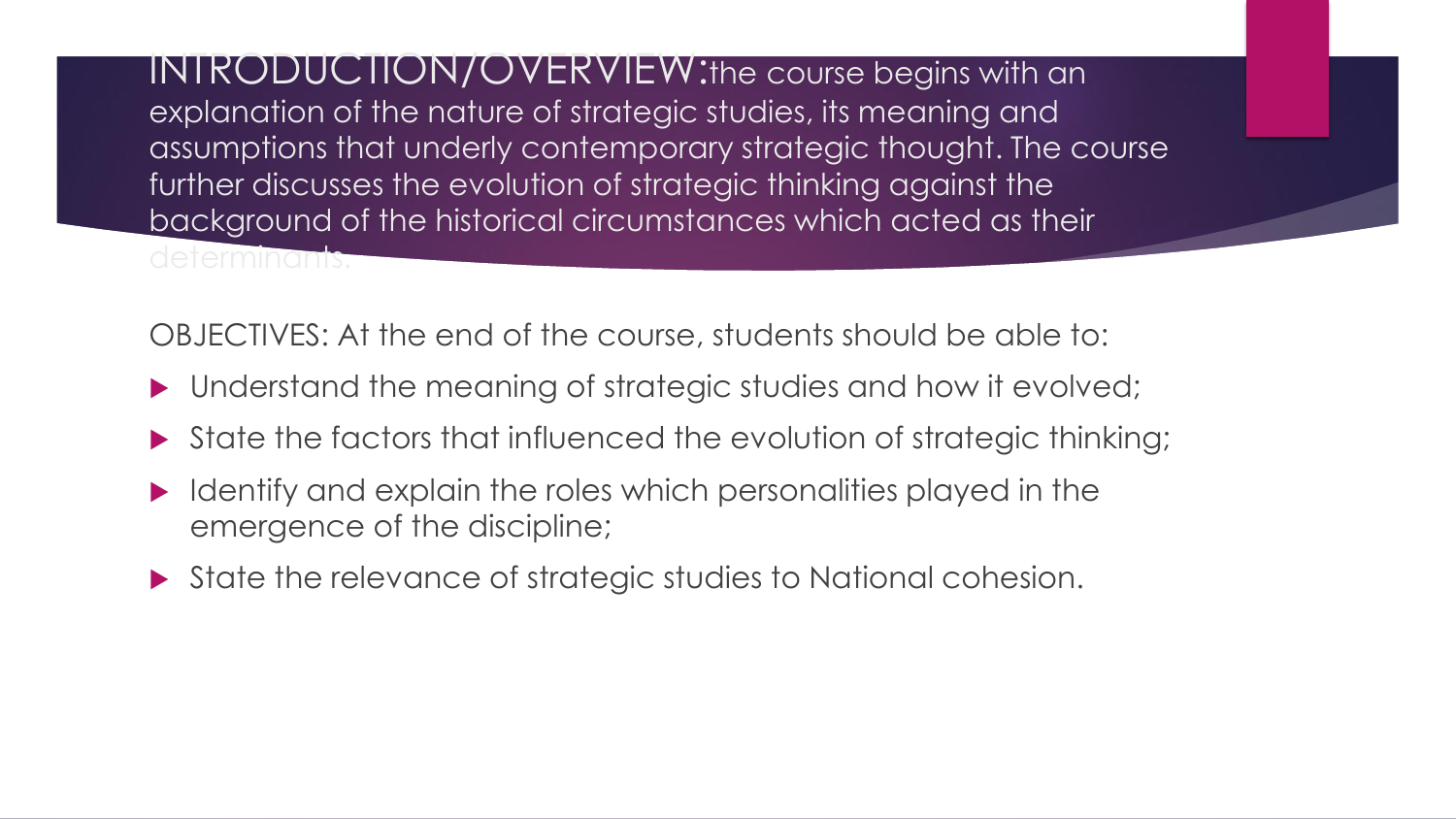### COURSE CONTENT: The course is broken into the undermentioned sub-headings:

- Meaning and importance of strategic studies
- Evolution of strategic studies and types of strategy
- Assumptions that defines strategic studies
- War, warfare and strategic studies
- Early strategists: Sun Tzu, Machiavelli etc
- Post-Napoleonic strategists in Europe
- Strategists in America
- World War I and strategic thinking
- World War II and strategic thinking
- Strategic thinking in modern times
- Pre-world war strategies and modern times compared
- Revision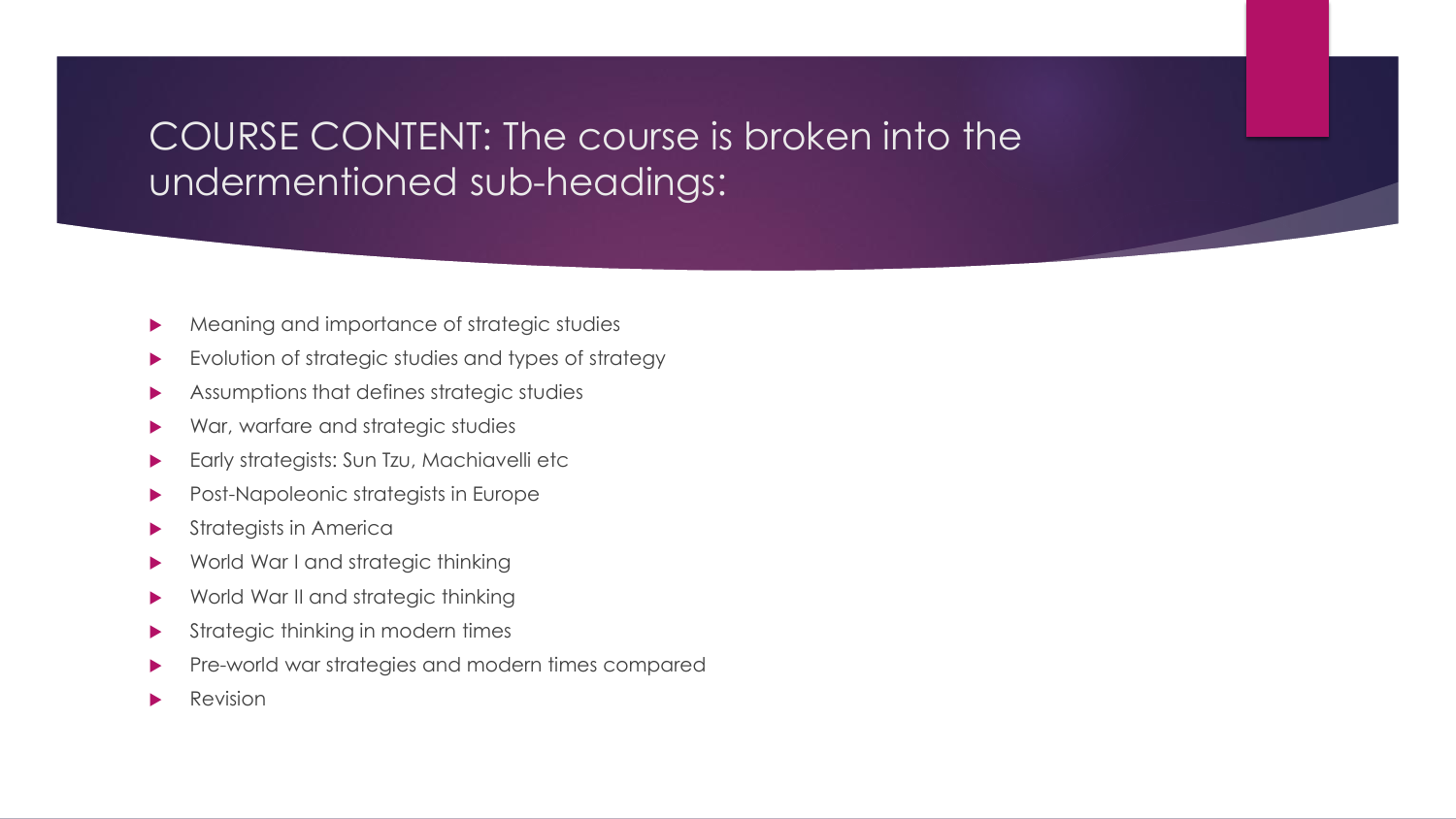## LECTURE SCHEDULE: Monday (9-11am) & Thursday, 9-10am.

#### REFERENCE MATERIALS;

- Akinyemi, *A.B, Disarmaent and Development: Utilization of resources for military purpose in Black Africa, Lagos: N.I.I.A, 1986 Chapters 1, 2 & 3*
- Baylis, J. *et a*l *Contemporary strategic Theories and Policies*, New York: Holmes and Meler Publishers, 1982, chapters 1-4
- Beaifre, A. *An introduction to Strategy*, London: Faber, 1965, pp.4-36
- F.I.A. Omu & L.E. Otoide(eds.), *Themes in international Studies and Diplomacy*, Benin city: Mindex Publishers, 2004, pp. 138-163
- Thompson; D. *Europe since Napoleon*, Hammondsworth: pengium Books, 1966, Chapters 1, 2, 4, 6 and 7
- Liddel Hart, B.H. *Strategy: The Indirect Approach* London: Faber, 1967, pp1-36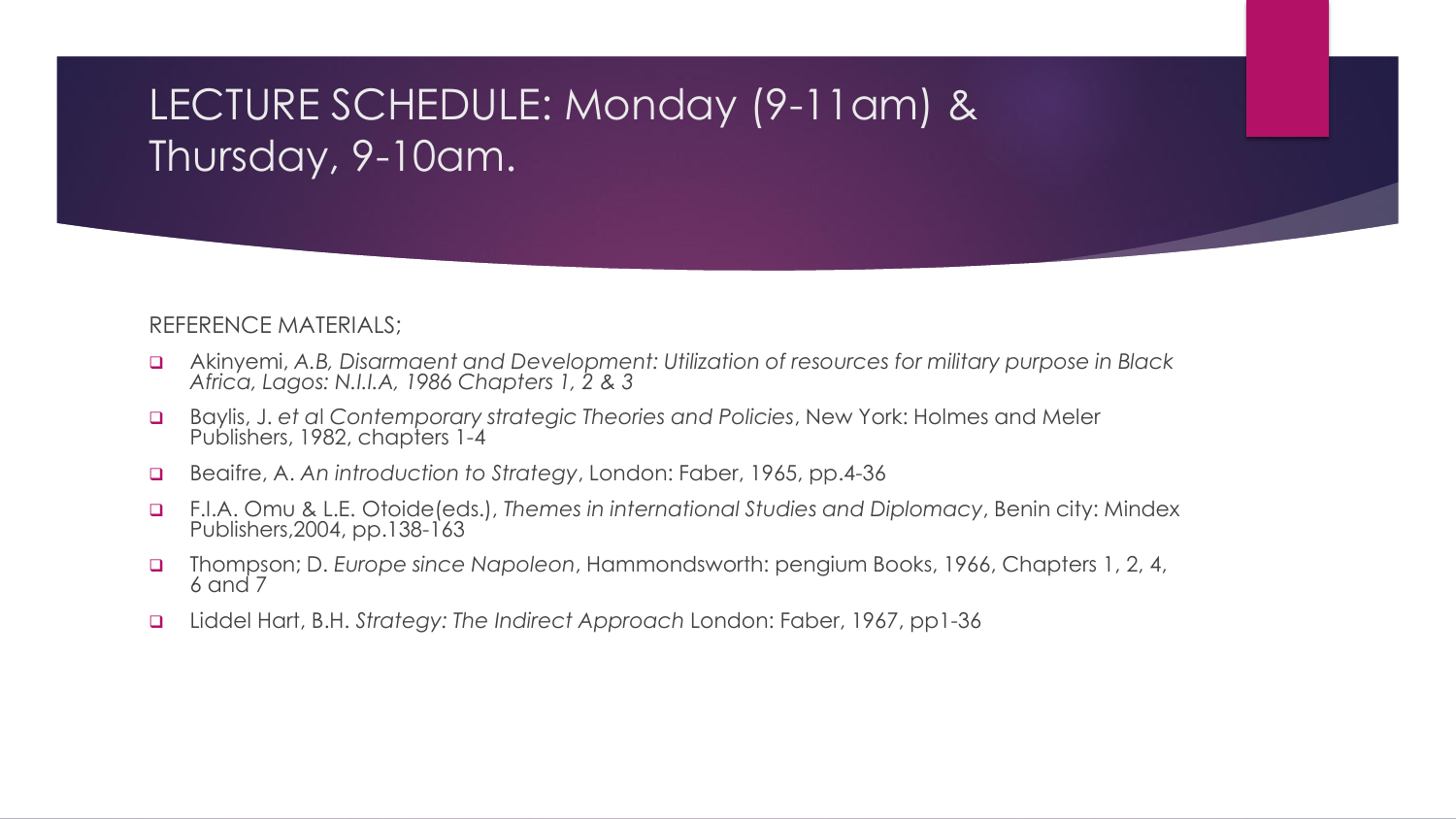**COURSE ASSESSMENT**: How did the world wars stimulate the growth of strategic thinking? To be typed and references provided and not more than 8 pages. To be submitted on Thursday, 28<sup>th</sup> June, 2018 by 9am

OFFICE LOACTION: Room 2, Babatope Building Samuel Adegboyega University, Ogwa, Edo State.